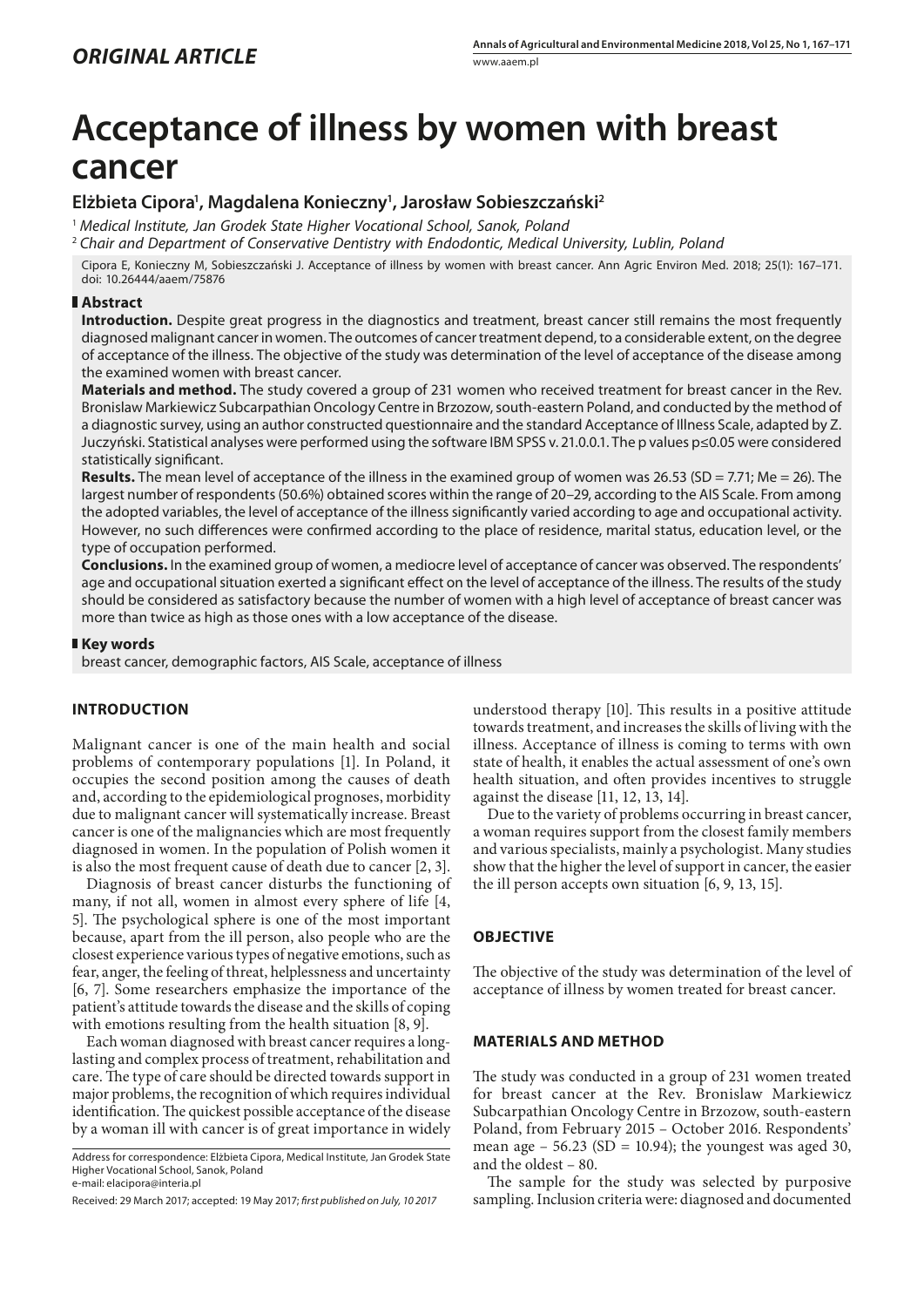disease – breast cancer, maintaining a logical contact, and obtaining patient's consent to participate in the study. Consent for the study was obtained from the Bioethical Committee at the Jan Grodek State Higher Vocational School in Sanok and the Director of the Subcarpathian Oncology Centre in Brzozów. Prior to the study, all respondents were informed concerning its objective, were assured anonymity, voluntariness of participation, and the right to withdraw from the study at any stage.

The study was conducted by the method of a diagnostic survey. Data was collected using 2 research instruments. The first instrument was a questionnaire designed by the author, which contains 32 items arranged in 6 problem groups. For the purpose of the presented study, only one part of the instrument was used, i.e. demographic and social data. The second instrument was the standard Acceptance of Illness Scale (AIS) by B. J. Felton, T. A. Revenson and G. A. Hinrichen, adopted by Z. Juczyński [16]. This scale consists of statements allowing assessment of the level of acceptance of the illness by the examined person. The statements handle negative consequences of the disease, which result in problems with adjustment to the limitations related with the disease, sense of the lack of self-sufficiency and usefulness, dependence on others, and lower self-esteem. Due to this, a patient may feel a burden on the closest persons. Assessment of acceptance of the illness is performed based on a 5-degree scale, i.e. 1 – I definitely agree, 2 – I agree, 3 – I do not know, 4 – I do not agree, 5 – I definitely do not agree. The level of acceptance of the disease is measured by summing-up scores from individual statements. The overall scope of acceptance remains within the range 8 – 40. The higher the result obtained, the higher the level of acceptance of the illness.

The results obtained were statistically analyzed using the software IBM SPSS v. 21.0.0.1. Quantitative variables were investigated using analysis of variance (ANOVA). In order to characterize these variables, the minimum and maximum value, arithmetic mean, and standard deviation were presented. The correlations between variables were assessed using Pearson correlation coefficient. The p values p≤0.05 were considered statistically significant.

### **RESULTS**

More than a half of the respondents were rural inhabitants (50.2%), and the reminder lived in cities (49.8%) – population up to 20,000 – 23.8%, population from 21,000–50,000 – 18.6%, more than 50,000 – 7.4%. The majority of the examined women were married – 71.0%. The largest number of respondents had secondary school education (44.6%), nearly one-fourth possessed university education (23.8%), one-fifth – primary vocational education (20.3%), and 11.3% of the women reported primary education. The type of occupation performed was determined by the ranking method. The largest group were respondents qualified into the group of specialists (26%), a slightly smaller group included women classified into the group of technicians and other medium-level staff (23.8%). Employees of services and sales staff constituted 12.5%, while slightly less women – 11.2%, were classified into the group of industrial workers and craftsmen. Workers who performed simple jobs constituted 6.1%, office workers – 4.8%, and farmers – 3.9%. The lack of learned profession concerned 11.7% of the women in the study. For the majority of respondents (54.5%), the source of maintenance was retirement pension, disability allowance, or the income of persons living in the same household. The remaining women, i.e. 45.5%, maintained themselves on occupational activity performed.

The mean value of the overall indicator of acceptance of illness in the examined group was 26.53, with standard deviation 7.71, and median 26. This value means a mediocre level of acceptance of the disease by the women in the study. A half of the respondents (50.6%) obtained the number of scores within the range 20–29, i.e. the values which indicate a mediocre level of acceptance of the illness. The second group were women who obtained 30–40 scores, which evidences a high level of acceptance of the disease. The lowest number of scores (8–19) was obtained by 15.2% of the total number of respondents, which is synonymous with a low level of acceptance of the illness (Tab. 1).

Table 1. Level of acceptance of illness according to the AIS Scale in the examined group of women

| Intervals acc. to AIS Scale | Scores    | N   | $\frac{0}{0}$ |
|-----------------------------|-----------|-----|---------------|
| Low                         | $8 - 19$  | 35  | 15.2          |
| Mediocre                    | $20 - 29$ | 117 | 50.6          |
| High                        | $30 - 40$ | 79  | 34.2          |
| Total                       | 26.53     | 231 | 100           |
|                             |           |     |               |

The mean values of the level of acceptance of the disease in individual statements of the Scale were similar, with the highest result (3.41) obtained in category 6: Due to my health status I do not feel a fully valued human being, and the lowest (3.16) concerning the first statement: I have problems with adjustment to the limitations imposed by the illness. Table 2 presents the results obtained in the remaining categories.

| Table 2. Statistics of the AIS Scale and its components |
|---------------------------------------------------------|
|---------------------------------------------------------|

| AIS Scale                                                                                 | Mean  | Standard<br>deviation | Mini-<br>mum | Maxi-<br>mum | Median | N   |
|-------------------------------------------------------------------------------------------|-------|-----------------------|--------------|--------------|--------|-----|
|                                                                                           | 26.53 | 7.71                  | 8            | 40           | 26     | 231 |
| 1. I have problems with<br>adjustment to the limitations<br>imposed by the illness        | 3.16  | 1.28                  | 1            | 5            | 3      | 231 |
| 2. Due to my state of health I<br>am not able to do what I like<br>best                   | 3.24  | 1.29                  | 1            | 5            | 3      | 231 |
| 3. The disease sometimes<br>makes me feel unnecessary                                     | 3.33  | 1.38                  | 1            | 5            | 3      | 231 |
| 4. Because of health problems I<br>am more dependent on others<br>than I wish to be       | 3.34  | 1.31                  | 1            | 5            | 3      | 231 |
| 5. Due to the disease I am<br>a burden on my family and<br>friends                        | 3.37  | 1.42                  | 1            | 5            | 3      | 231 |
| 6. Due to my health status I do<br>not feel a fully valued human<br>being                 | 3.41  | 1.37                  | 1            | 5            | 4      | 231 |
| 7. I will never be self-sufficient<br>to the degree I would like to be                    | 3.37  | 1.28                  | 1            | 5            | 3      | 231 |
| 8. I think that people who stay<br>with me are often embarrassed<br>because of my illness | 3.31  | 1.26                  | 1            | 5            | 3      | 231 |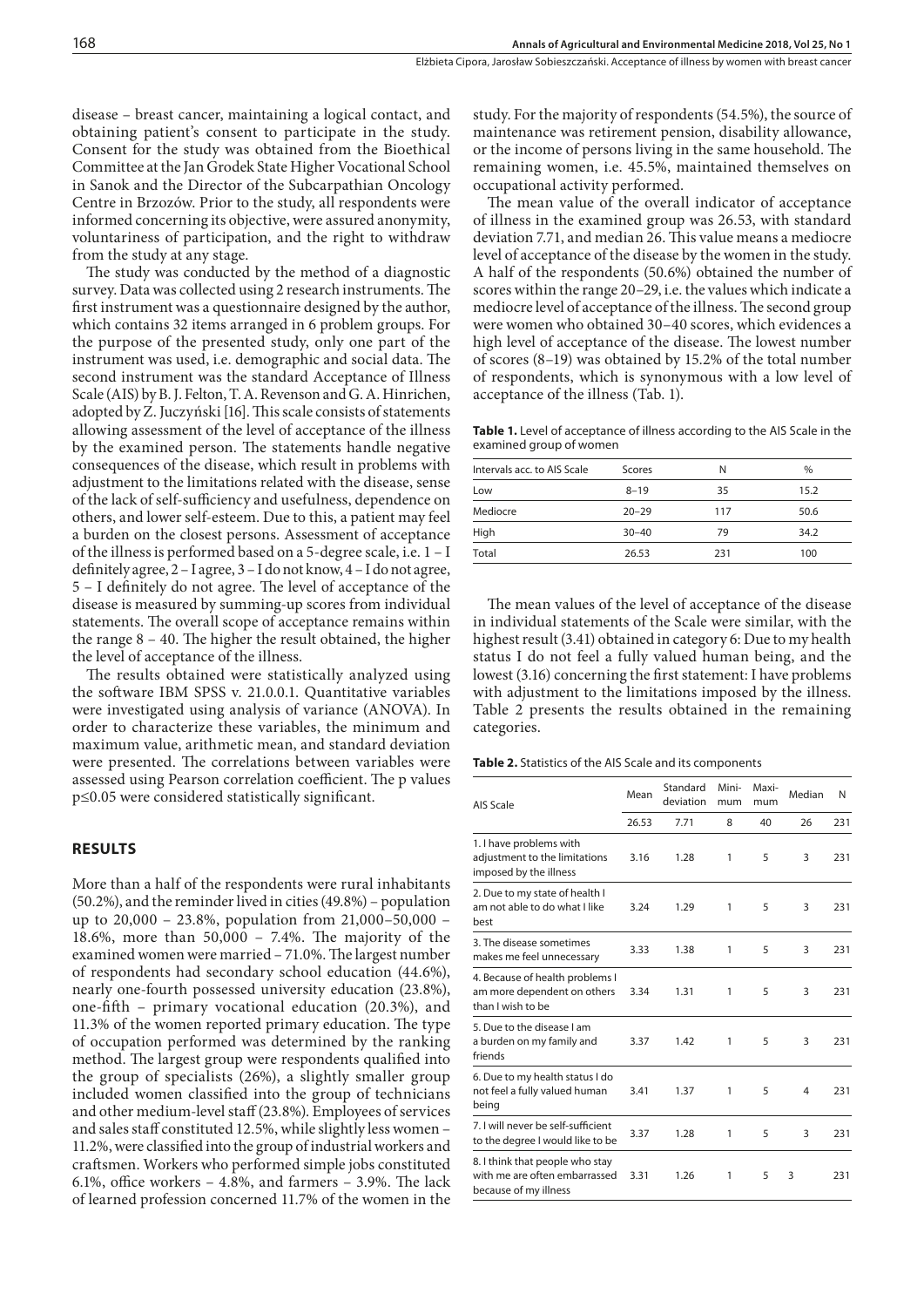Elżbieta Cipora, Jarosław Sobieszczański . Acceptance of illness by women with breast cancer

Relationships were assessed between the demographic factors selected for analyses, i.e. age, place of residence, marital status, education level, occupation performed and source of maintenance, and the level of acceptance of breast cancer by the examined women.

| Table 3. AIS Scale and respondents' age |  |  |
|-----------------------------------------|--|--|
|-----------------------------------------|--|--|

|           |       |       |                                 | Age intervals |       |       |
|-----------|-------|-------|---------------------------------|---------------|-------|-------|
|           | Total |       | $30-39$ $40-49$ $50-59$ $60-69$ |               |       | $70+$ |
| AIS Scale | 26.53 | 29.37 | 28.41                           | 25.80         | 25.49 | 25.04 |

 $r$  Pearson = - 0.155;  $p = 0.018$ 

Age negatively correlated with the mean values obtained according to the AIS Scale. The older the age category of the examined women, the lower the mean value of acceptance of the illness. Clearly higher mean values of acceptance of the illness were observed in the subpopulations of women in the first  $(30-39 - 29.37)$  and the second age group  $(40-49)$ – 28.41), compared to the reminder, where the mean values were as follows: 50–59 – 25.80; 60–69 – 25.49; 70 and over – 25.04.

No statistically significant differences in the level of acceptance of cancer were confirmed according to the place of residence of the examined women ( $p = 0.978$ ). However, it should be noted that urban inhabitants obtained a slightly higher level of acceptance of the illness than women living in rural areas (Tab. 4).

**Table 4.** AIS Scale and respondents' place of residence

|                                                |       | AIS Scale             |              |              |        |     |  |
|------------------------------------------------|-------|-----------------------|--------------|--------------|--------|-----|--|
| Place of residence                             | Mean  | Standard<br>deviation | Mini-<br>mum | Maxi-<br>mum | Median | N   |  |
| Rural area                                     | 26.32 | 7.10                  | 8            | 40           | 26     | 116 |  |
| City with population up to<br>20,000           | 26.84 | 6.52                  | 8            | 38           | 26     | 55  |  |
| City with population from<br>$21.000 - 50.000$ | 26.58 | 9.75                  | 9            | 40           | 27     | 43  |  |
| City with population over<br>50,000            | 26.82 | 9.96                  | 10           | 40           | 24     | 17  |  |
| Total                                          | 26.53 | 7.71                  | 8            | 40           | 26     | 231 |  |
|                                                |       |                       |              |              |        |     |  |

p=0.978

Respondents who were married or lived in a consensual relationship showed a higher level of acceptance of the disease than women in other categories of marital status; however, the difference was statistically insignificant  $(p=0.465)$ (Tab. 5).

**Table 5.** AIS Scale and marital status of women in the study

|                                    |       | AIS Scale                       |   |              |        |     |  |  |  |
|------------------------------------|-------|---------------------------------|---|--------------|--------|-----|--|--|--|
| <b>Marital status</b>              | Mean  | Standard Mini-<br>deviation mum |   | Maxi-<br>mum | Median | N   |  |  |  |
| Married/consensual<br>relationship | 26.76 | 7.75                            | 8 | 40           | 26     | 168 |  |  |  |
| Other                              | 25.92 | 7.66                            | 9 | 40           | 25     | 63  |  |  |  |
| <b>Total</b>                       | 26.53 | 7.71                            | 8 | 40           | 26     | 231 |  |  |  |
| $m - 0$ $ACF$                      |       |                                 |   |              |        |     |  |  |  |

p=0.465

Data concerning the level of education showed that the women who reported university education achieved a higher level of acceptance of the illness, compared to the respondents in each of the lower categories of education (28.65). The mean values according to the AIS Scale did not significantly differ  $(p = 0.120)$  (Tab. 6).

**Table 6.** AIS Scale and education level of the examined women

|                                                                                         | AIS Scale |                       |              |              |        |     |  |
|-----------------------------------------------------------------------------------------|-----------|-----------------------|--------------|--------------|--------|-----|--|
| Education                                                                               | Mean      | Standard<br>deviation | Mini-<br>mum | Maxi-<br>mum | Median | N   |  |
| Primary                                                                                 | 26.65     | 7.27                  | 9            | 38           | 26     | 26  |  |
| Primary vocational                                                                      | 25.62     | 6.62                  | 11           | 40           | 25     | 47  |  |
| Secondary school/upper-<br>secondary (general, vocational,<br>including post-secondary) | 25.78     | 7.64                  | 8            | 40           | 25     | 103 |  |
| University, including licentiate                                                        | 28.65     | 8.65                  | 8            | 40           | 30     | 55  |  |
| Total                                                                                   | 26.53     | 7.71                  | 8            | 40           | 26     | 231 |  |
|                                                                                         |           |                       |              |              |        |     |  |

p=0.120

Occupation performed was also a characteristics which did not show any significant differences with respect to the acceptance of the disease in the examined group of women  $(p = 0.786)$ . Despite this, it should be emphasized that the lowest mean value according to the AIS Scale (23.91) was observed among office workers, and the highest – in the group of specialists (27.82). It is noteworthy that women who did not have any learned profession occupied the second position with respect to the mean value (27.07) (Tab.7).

#### **Table 7.** AIS Scale and learned profession

|                                                             | <b>AIS Scale</b> |                       |              |              |        |     |  |
|-------------------------------------------------------------|------------------|-----------------------|--------------|--------------|--------|-----|--|
| Learned profession                                          | Mean             | Standard<br>deviation | Mini-<br>mum | Maxi-<br>mum | Median | N   |  |
| <b>Specialists</b>                                          | 27.82            | 8.41                  | 8            | 40           | 29     | 60  |  |
| Technicians and other<br>medium-level staff                 | 26.27            | 8.50                  | 8            | 40           | 26     | 55  |  |
| Office workers                                              | 23.91            | 7.35                  | 14           | 39           | 24     | 11  |  |
| Employees of services and<br>sales staff                    | 25.90            | 7.49                  | 11           | 40           | 24     | 29  |  |
| Farmers, horticulturists,<br>forestry workers and fishermen | 24.89            | 6.33                  | 18           | 40           | 24     | 9   |  |
| Industrial workers and<br>craftsmen                         | 26.46            | 7.45                  | 9            | 39           | 27     | 26  |  |
| Employees performing simple<br>jobs                         | 25.50            | 6.27                  | 11           | 37           | 26     | 14  |  |
| Without profession                                          | 27.07            | 6.32                  | 15           | 38           | 27     | 27  |  |
| Total                                                       | 26.53            | 7.71                  | 8            | 40           | 26     | 231 |  |

p=0.786

Significant differences in the level of acceptance of the disease ( $p = 0.005$ ) were found between the group of respondents who were occupationally active, and those who maintained themselves on a retirement pension or other non-earned sources of maintenance. Women who were occupationally active more often accepted their illness (28.10), than those occupationally non-active (25.22) (Tab. 8).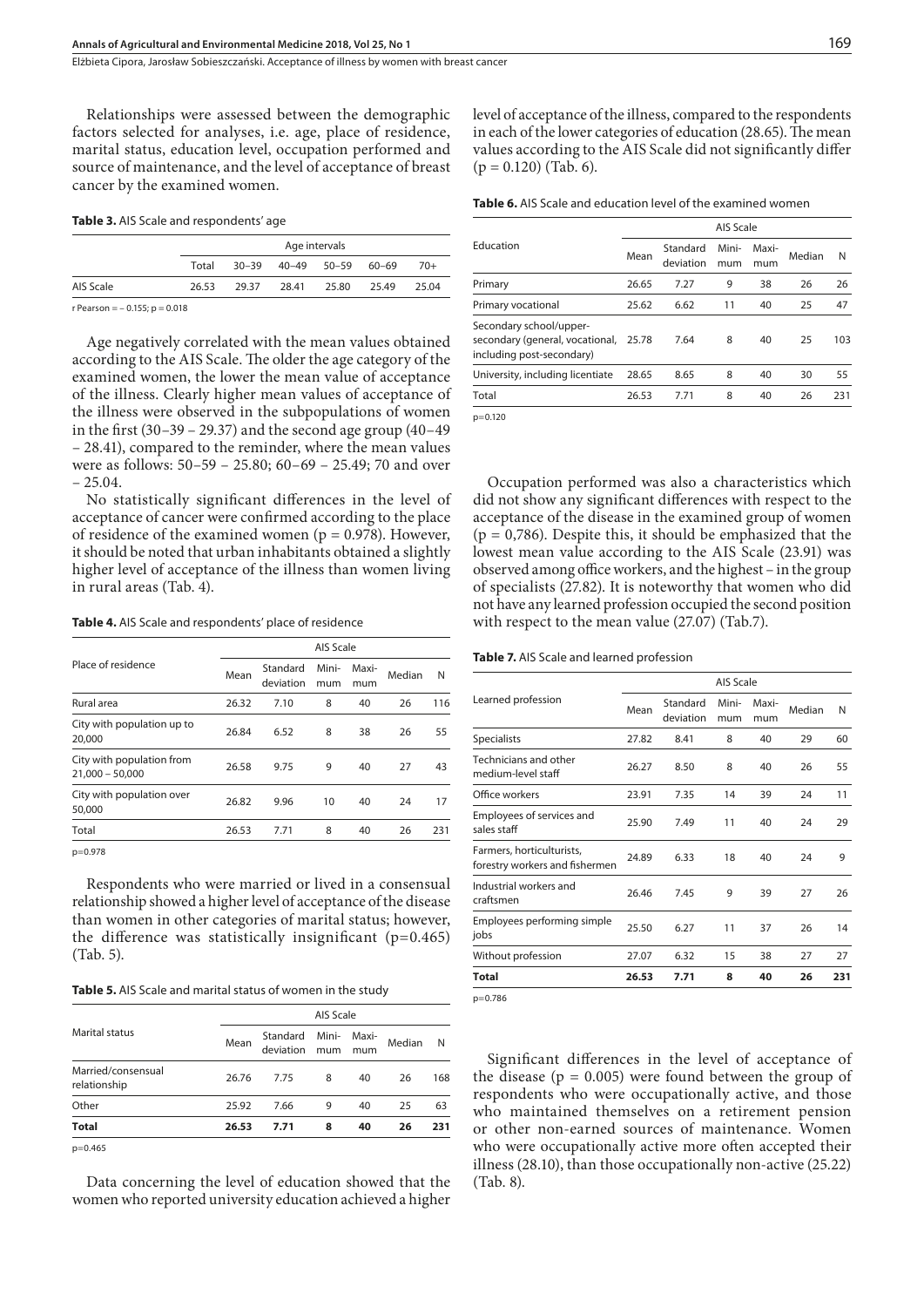**Table 8.** AIS Scale and source of maintenance of the examined women

|                                                                                     | AIS Scale |                       |              |              |        |     |  |
|-------------------------------------------------------------------------------------|-----------|-----------------------|--------------|--------------|--------|-----|--|
| Source of maintenance                                                               | Mean      | Standard<br>deviation | Mini-<br>mum | Maxi-<br>mum | Median | N   |  |
| Retirement pension, health<br>allowance, non-earned sources 25.22<br>of maintenance |           | 7.86                  | 8            | 40           | 24     | 126 |  |
| Work                                                                                | 28.10     | 7.27                  | 10           | 40           | 28     | 105 |  |
| <b>Total</b>                                                                        | 26.53     | 7.71                  | 8            | 40           | 26     | 231 |  |

p=0.005

## **DISCUSSION**

The only factor which exerts an effect on the quality of life of the patients with breast cancer is acceptance of the illness, which enables an objective evaluation of own state of health and motivates the patient for coping with the disease [10, 17]. In own study, the mean value of the overall indicator of acceptance of cancer among the examined women was 26.53. Similar results were obtained by Lewandowska-Abucewicz et al., where the mean value according to the AIS Scale was 26.8 [18]. In the study by Łuczyk et al., in the group of women who received surgical treatment due to breast cancer, a mediocre level of acceptance of the disease was observed [12]. The overall result according to the AIS Scale in this group was 25.82 scores. In the study by Kamińska et al., the highest level of acceptance of breast cancer was noted among women who had undergone radical mastectomy and adjuvant hormonal therapy. However, the lowest level of acceptance of the disease was found in women who had undergone breastconserving surgery and chemotherapy [19]. In the study conducted by Ślusarska et al., the level of acceptance of the disease in patients with cancer of the lymphatic system was 20.61. A considerable difference was confirmed in the mean level of acceptance of the disease between women with breast cancer and those with lymphomas [20]. It may be presumed that the level of acceptance of the disease may be related with the type of cancer. Similar results were obtained in the study by Religioni et al. conducted among patients with lung, prostate, and colorectal cancer. The level of acceptance of the illness in these patients depended on the type of cancer, and was the highest in patients with prostate cancer (30.39), while the lowest in patients with lung cancer (23.17). Among women with breast cancer, the level of acceptance according to the AIS Scale was 28.46. In addition, a linear relationship was observed between income per household member and the result according to the AIS Scale. The higher the income, the higher the level of acceptance of the disease according to the AIS Scale [21].

In own study, it was found that the highest percentage of women (50.6%) accepted their disease on the mediocre level. Slightly less women – 34.2%, obtained a high level of acceptance of the disease, whereas a low level of acceptance of the disease concerned 15.2% of respondents. In their study, Łuczyk et al., similar to the study by Pawlik and Kaczmarek–Borowska, the largest groups of women (39.43% and 46.29%, respectively) obtained a high level of acceptance of the disease, whereas, similar to own study, the lowest level concerned the smallest group of respondents [12, 11].

The study showed that age negatively correlated with the mean values obtained according to the AIS Scale, i.e. the

younger the woman, the higher the level of acceptance of the disease. The highest value according to the AIS Scale – 29.37 was obtained by women in the youngest age group – 30–39, while the lowest – 25.04, those aged 70 and over. Different results were obtained by Pawlik and Kaczmarek-Borowska, which showed that age, education level, and place of residence had no effect on the level of acceptance of breast cancer in women after mastectomy [11]. In more than a half of the women in the study, cancer and mastectomy did not result in a decrease in their self-esteem. The examined women considered themselves as fully valuable and needed. Studies conducted among Polish women who had undergone mastectomy indicated that more than 75% of respondents accepted the cancer disease [11]. In the study by Łuczyk et al., younger women obtained a slightly higher level of acceptance of the disease, compared to those who were older – 26.04 vs. 25.68; however, this difference was statistically insignificant [12].

In own study, a slightly higher level of acceptance of the disease was obtained by urban inhabitants, compared to those living in rural areas, but the differences were not significant statistically. The study by Kupcewicz and Abramowicz showed that the level of acceptance of the disease by patients with chronic obstructive pulmonary disease was determined by the respondents' gender, age, and socio-economic status; whereas the level of education and place of residence exerted no effect on the level of acceptance of the disease [22].

Support of people from the nearest surroundings and support provided by nurses, physicians, and other health care professionals is of great importance in the course of cancerous disease [23]. Own study showed that married women and those living in consensual union had a higher level of acceptance of the disease than women in the remaining categories of marital status. The p value obtained did not indicate a statistically significant relationship. The study by Łuczyk et al. demonstrated an opposite situation, i.e. married persons had a lower level of acceptance of the disease, compared to those single (25.35 vs. 26.78) [12].

In own study, the highest mean value concerning acceptance of the illness was obtained by women who had university education (28.65), while the lowest level was noted in women who reported primary vocational education (25.62). Similarly, in the study by Pawlik and Kaczmarek-Borowska, the highest mean value according to the AIS Scale was obtained by women with university education (29.12), whereas the lowest value – among those with vocational education (24.71) [11]. In the study by Łuczyk et al., a statistically significant relationship was confirmed between acceptance of the disease and education level. The highest values of acceptance of the disease were observed in the group of women who had primary and university education [12].

In own study, it was observed that occupationally active women obtained a higher level of acceptance of the disease (28.10), compared to those who were non-active occupationally (25.22). The differences in the mean values between these two groups were statistically significant ( $p =$ 0.005). In the study conducted by Czerw et al. in a group of 193 patients with breast cancer, it was found that the level of acceptance of the disease depended on the respondents' material standard. The higher the respondents' income, the higher the level of acceptance of the disease [15]. Similar results were discovered in the study by Chen et al. [24]. In another study, Czerw et al. confirmed that the mean level of